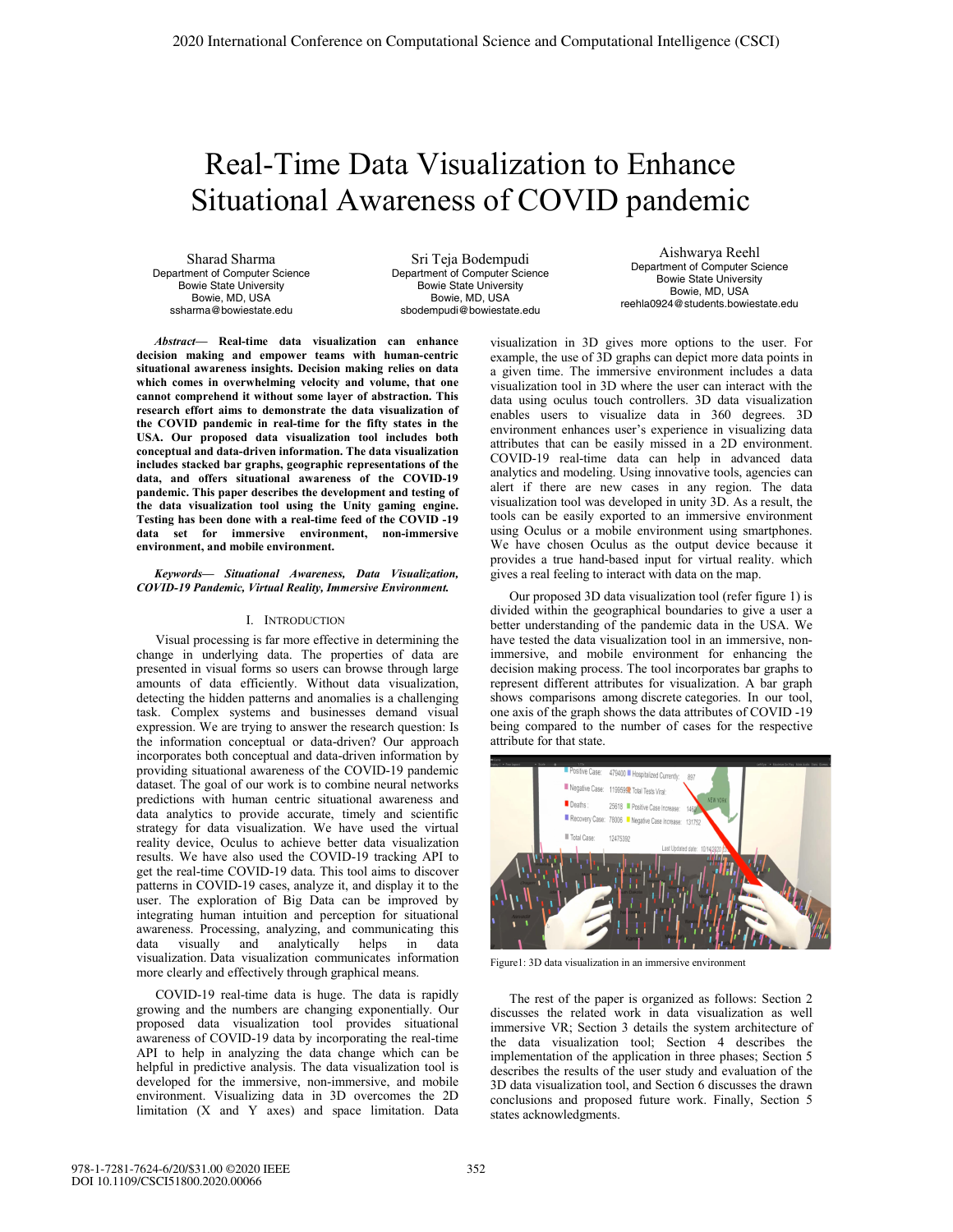# II. RELATED WORK

#### *A. Situational awareness*

Situational awareness is the ability to assess the huge volume of raw data to determine its relevancy, synthesizing, and acting on it. The goal of performing analytics and visualization is to discover underlying patterns and display it to the user effectively. Early hands-on experience with the augmented/ mixed reality devices like HoloLens and Oculus has given better results in data visualization [1]. Analyzing data is one task, on another hand analyzing data based on the user requirement and situational awareness is a tough task [2]. Situational awareness works by taking into consideration the user search history and preferences of the user in the past.

Visualization plays a key role in exploring and understanding of Big data and large datasets. Therefore, the key idea of effective data visualization is to represent the complex raw data in a way that is more manageable for the user to understand. Situational awareness incorporates perception, comprehension, and projection, that leads to decision-making and actions [3]. Timonen et al. [4] have used a situational awareness during public healthcare emergency for collecting and synthesizing patients' information.

# *B. Real-time data visualization*

Augmented reality (AR) has been widely used to teach a concept since it offers a captivating learning environment where computer-generated objects are combined with users' physical surroundings. Sharma et al. [5-7] have presented a real-time data visualization for location awareness in multilevel spaces by generating ARI visualizations which are three-dimensional spatially contextualized communication of evacuation plans. They have implemented the ARI modules and reported the results of the pilot studies conducted for evaluating the perceived usefulness, ease-of-use, and usability. The results suggest the desirability of further heuristic examination of three-dimensional situational awareness-based ARI application effectiveness in multilevel building evacuations.

AR also promotes imagination and immersion so that users can interact with the objects to obtain the desired view of the environment [8]. The combination of imagination and immersion helps users to not only gain knowledge but also to retain what was learned. Sharma et al. [9-11] have used AR for developing an emergency response system for building navigation and evacuation. Immersive VR environments have been used for early concept design [12] as product design [13]. There have been lot of tools and techniques developed for data visualization that incorporates Data Management Systems or as software or plugins [14]. Pedrycz et al. [15] have used the human-centric model to analyze and interpret time series data.

#### III. SYSTEM ARCHITECTURE

Currently, everyone is trying to monitor and analyze the COVID data. Dealing with 2D charts or excel sheets data is difficult with multiple variables. To analyze multiple variables simultaneously 3D visualization is the best way. By using 3D visualization one can analyze data more efficiently. Our 3D visualization tool data visualization includes stacked bar graphs, geographic

representations of the data, and offers situational awareness of the COVID-19 pandemic.

# *A. Bar graphs*

A bar chart or bar graph represents data with rectangular bars with heights or lengths proportional to the values that they represent. A bar graph shows comparisons among discrete categories. One axis of the chart shows the specific categories being compared, and the other axis represents a measured value. Figure 2 shows the 3D data visualization tool in a non-immersive environment. When the user clicks on a state in the USA map, it shows the COVID-19 data for that state.



Figure 2: 3D data visualization in non-immersive environment

# *B. Geographic Representation:*

Geographic representation plays a key role in representing all USA fifty states on a map. A common use of data visualization is a geographic map that displays the COVID data for each state. By putting it into a graph or other types of visualization, one can easily look at a large amount of data at once and see the trends to give a better understanding of the COVID data in USA and its states. In the proposed 3D visualization tool, the USA map is used to represent the updated COVID data. For each state bar graphs are arranged, so that the borders of the state will help the user to distinguish between the data (as shown in Figure 2 below).



Figure 3: System Architecture

Figure 3 shows the system architecture of our proposed 3D data visualization tool. The COVID data from the cloud database is populated on the USA map in the form of a bar graphs. This data visualization tool was deployed into various devices to give an enriched experience to the user with the help of multiple scripts to filter the raw data. The proposed 3D data visualization tool was developed for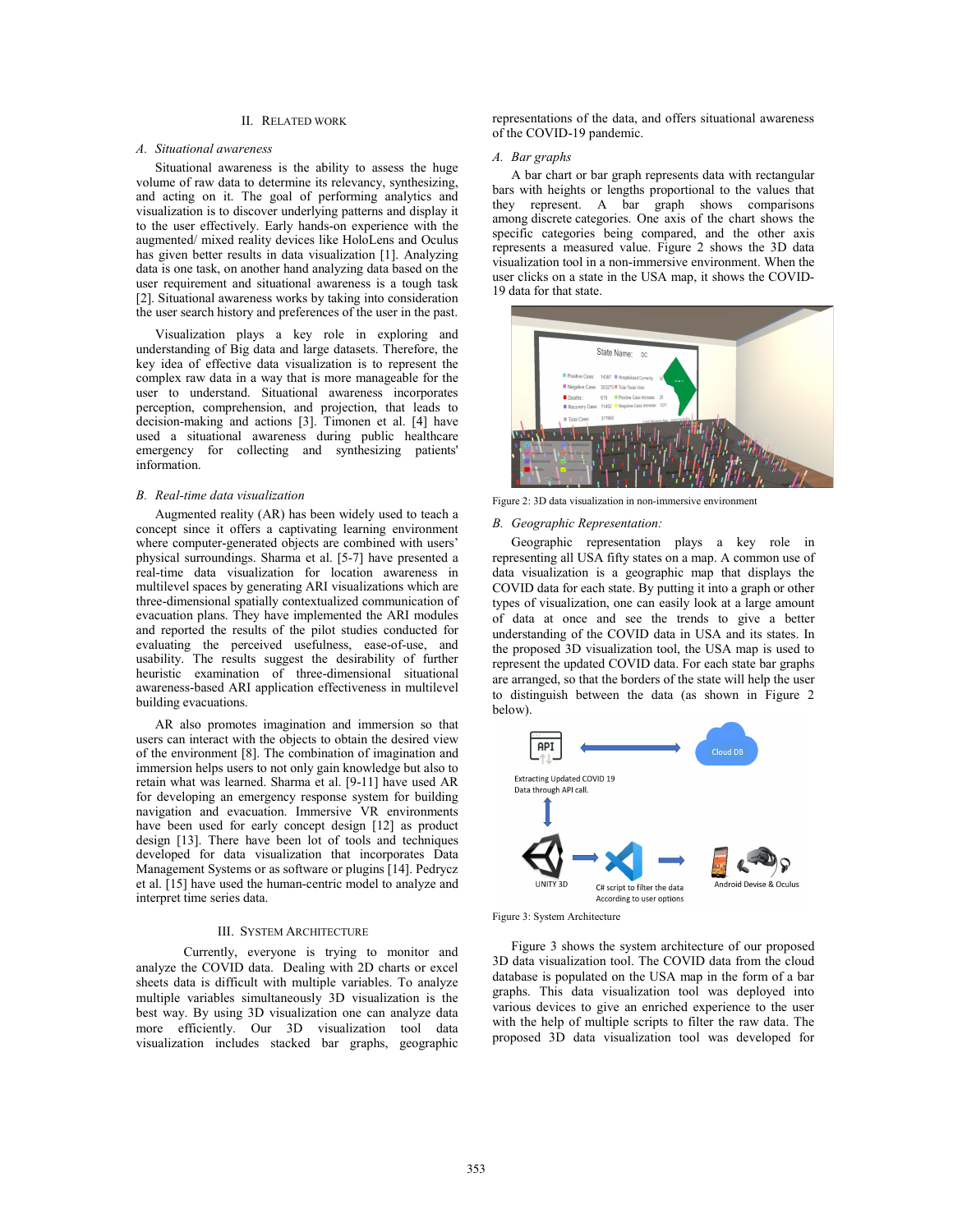visualizing the real-time COVID data set in an immersive environment, non-immersive environment, and mobile environment. The target device deployment took place in three devices as shown in figure 4.



Figure 4: The life cycle of the 3D visualization tool.

#### IV. IMPLEMENTATION

This paper introduces a 3D visualization tool to analyze COVID data with multiple variables. The implementation of this 3D visualization tool was done in three phases. Phase I incorporated the development of the 3D environment, Phase II implemented the basic functionalities of the 3D visualization tool, and phase III deployed the 3D visualization application into various devices. Phase III was further divided into three versions. Version 1 developed for desktop. Version 2 implemented for android devices like phones and tablets. Version 3 implemented for Oculus. The implementation of the data visualization tool began with the designing of the 3D environment and using SketchUp and 3dsMax. This step was followed by the implementation of the functionality of the tool using Unity before they were packaged into an executable file and transferred onto the target device for installation. The development of the data visualization tool involved three distinct phases as shown in figure 5.



Figure 5: Implementation of the 3D data Visualization tool

# *A. Phase I*

In the first phase of implementation, SketchUp was used to model the 3D environment. The environment included a room with a table in the center to represent the US map. Objects such as tables, desks, boards, chairs, and computers were added for adding realism. After modeling the 3D environment, the whole model was exported into a unity gaming engine.

# *B. Phase II*

In the previous phase, the 3D model was imported into unity. In this phase, the imported model was adjusted to the right scale, and the coordinates of the object were modified to place it in the right spot. After incorporating the 3D model in the scene, required asset files were loaded into the asserts field. This allowed the use of required scripts in the environment. As our aim was to display the COVID data in the USA, a map with proper representation of all USA states was chosen. This map was implemented in the Unity gaming engine. The map displayed nine different variables related to COVID data (Positive Cases, Negative Cases, Deaths, Recovery Cases, Total Cases, Hospitalized Currently, Total Tests Viral, Positive Cases Increase, Negative Case Increase) for each state. For the implementation, nine cubes were created to represent bar graphs with different colors to differentiate from other cubes. All these nine cubes were implemented for all states on top of the map. Initially, the height of the cubes was set to one unit, these cubes were linked with the script to increase height according to the number of cases. The updated COVID data is stored in the cloud database. This data was pulled from the database with the help of an API calls. When the 3D data visualization application is launched in the device, the API call extracts the updated data automatically. The data that is received from the database is raw data. As a result, it contains some unwanted data. The raw data is then filtered with the help of our developed C# script and assigned to the bars on the map.

The bars on the map are only configured to increase the height according to the number of cases. To get an exact number a canvas is implemented on the opposite wall (as shown in figure 2). To implement this display, a local canvas was implemented toggle on/off the different variables. This allowed the developer to display data at the required location. Displayed data related to all stated at a time does not give a better result, to customize the data visualization according to user choices interactive boxes (similar to buttons but not visible) are implemented on top of all states. This will allow the user to select the state. One's user selects the state, the data related to the state will be displayed. On the canvas, all nine variables are represented with exact numbers and the last data updated date is also displayed. This helps the user to know when the last time the data was updated. On the right side of the canvas, state map is displayed (as shown in figure 4).

A data display control panel is implemented, to provide better control over the data population on the map. This is implemented with the help of checkboxes. For all nine data bars, nine checkboxes were implemented. These nine checkboxes are for enabling and disabling the bars on the graph. This gives control to the user to compare data between the states.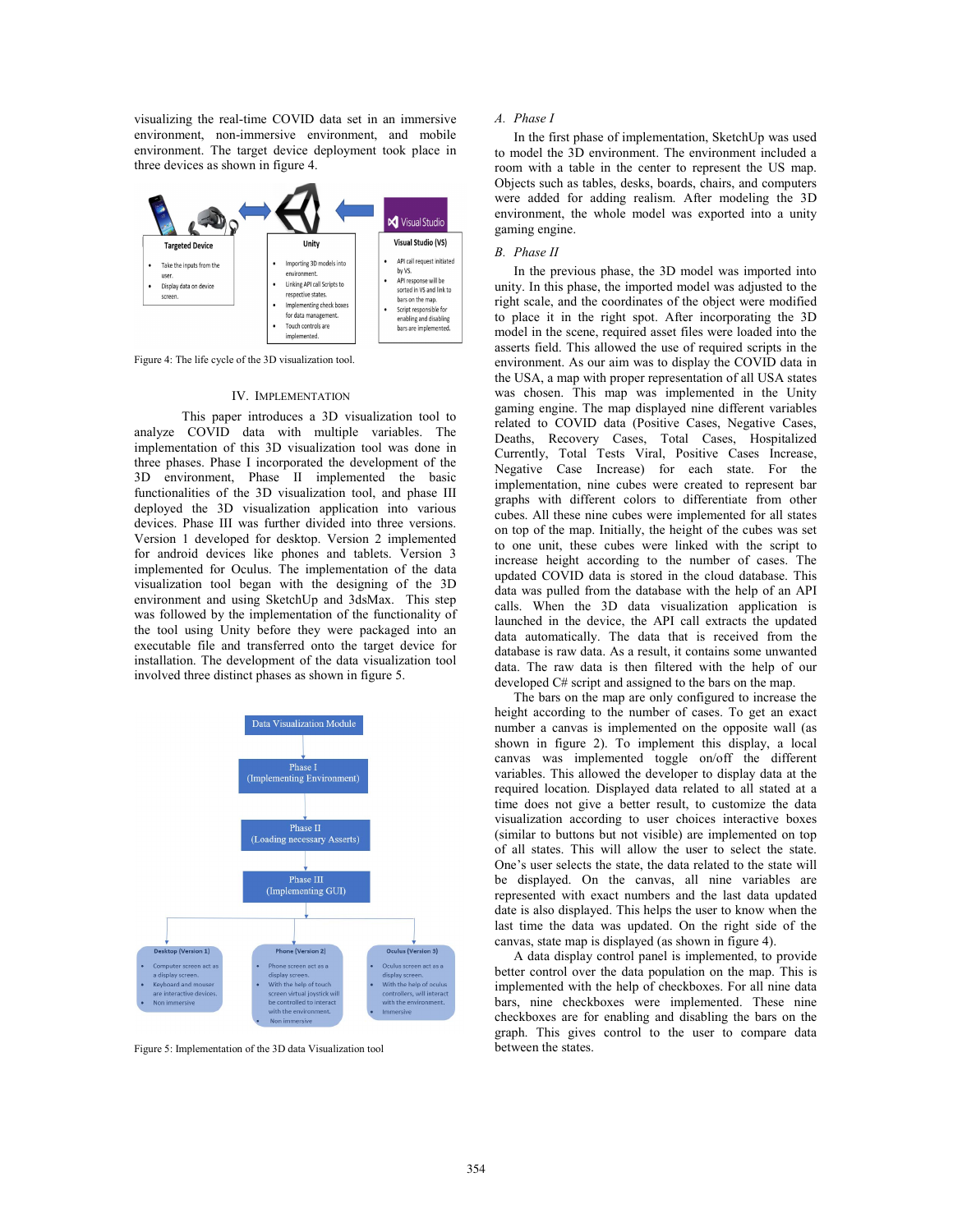# *C. Phase III*

By the end of phase II, all major functionalities were implemented. In phase III, the user interaction (UI) was developed. As there were too many targeted devices the implementation of UI is divided into three versions (as shown in figure 5). The implementation of versions are as follows:

#### *1) Version I*

This version was built for the desktop environment. Initially, the environment was set up in Unity. Unity allows the developer to set up the USA map, projector screen, and the surrounding environment. As mentioned earlier, to show the COVID data according to each state, a USA map with proper state division was chosen and implemented in the Unity. The map allowed the user to identify each state very easily. For each state, nine different variables (Positive Cases, Negative Cases, Deaths, Recovery Cases, Total Cases, Hospitalized Currently, Total Tests Viral, Positive Cases Increase, Negative Case Increase) were displayed on the map. These nine variables were displayed for all states in the USA map.

On the map, the user can select a state for detailed information on the projector screen about the state. When the user selects the state on the map, the user will see the data about the state on the projector screen arranged on the wall of the room. This screen will display the shape of the state, nine variables with exact numbers, and the last updated date to know the age of the data (as shown in figure 2). For a better analysis of data, for all nine variables, nine checkboxes were implemented. These checkboxes allowed the user to enable or disable the bars on the graph. This gives an advantage to the user to see the selective data for analyzing more accurately. As this version was developed for desktop, it can run on all windows computers

During this phase of the implementation, a first-person controller was included in the environment. This allowed the user to move around in the environment with the help of a keyboard and mouse. An interaction script was added to the first person, to allow the user to interact with the map and toggle the boxes on/off. Once the development was done, an exe file was created. Using this file one can run this application on any windows desktop.

# *2) Version II*

This version of the 3D data visualization tool was built for smartphones. Fewer changes took place for making the data visualization tool compatible with smartphones. To navigate in the environment, two controllers were incorporated at the bottom of the screen on each side (as shown in figure 6). By using these two touch screen controllers, the user can navigate inside the environment smoothly. For testing the Samsung S9 device was used. The specifications of the device include OS: Android 9.0, CPU: Octa-Core, GPU: Mali-G7, RAM: 4GB. The main aim of this version was to implement the similar functionality into mobile devices. To make the 3D visualization application available to most of the users, the application was implemented for smartphones. In smartphones, there will not be any keyboard and mouse. To replace the interactive device touch screen was used. For providing controls to the first person in the scene for navigation, two joystick

controllers were implemented. The left side controller is for navigating in the X and Y axis and the right-side controller for the Y and Z-axis. Once the scripts were implemented successfully, with a proper setting to the targeted device an SDK file was created. This SDK helped in the installation of the application in the mobile device.



Figure 6: 3D Data visualization tool for the mobile device.

#### *3) Version III*

This version of the data visualization tool was built for Oculus. This immersive version was developed similar to the version I. An immersive environment provides a platform for users to interact in a virtual environment. With the use of Oculus Rift and the Oculus Touch controllers, the user can navigate in the environment and interact with 3D objects. The Oculus headset allows users to navigate in the environment with full immersion. Whereas Oculus Touch controllers give haptic feedback to the user by allowing the user to interact in the environment.

In this version, the application was deployed into the oculus. The non-immersive version of the application had interaction controllers as keyboard and mouse. These were replaced with Oculus controllers, and the first person was replaced with an oculus camera. This enabled camera movement in accordance with the oculus head movement. The selection of the check boxes was done through the use of oculus controllers. The user can use the oculus rift controller to trigger a laser beam for toggling the variables on the map. In addition, C# scripts were added to the usercontrolled agents in order to give users the ability to communicate with the map and laser pointer for selection as shown in figure 1. Oculus Touch controllers also give haptic feedback to the user when using laser pointer. An interaction script was also added to the first person, to allow the user to interact with the map and toggle the boxes on/off.

# V. SIMULATION AND RESULTS

With the help of the proposed 3D data visualization tool, one can visualize the COVID data more accurately and compare the data with other states by seeing it on the map. A limited user study was done, with 10 users for evaluating the effectiveness the 3D visualization tool. The study evaluated all three versions of the 3D visualization application namely desktop, mobile version, and Oculus version. The results were collected from the user study, with the help of a questioner. Initially, the participants were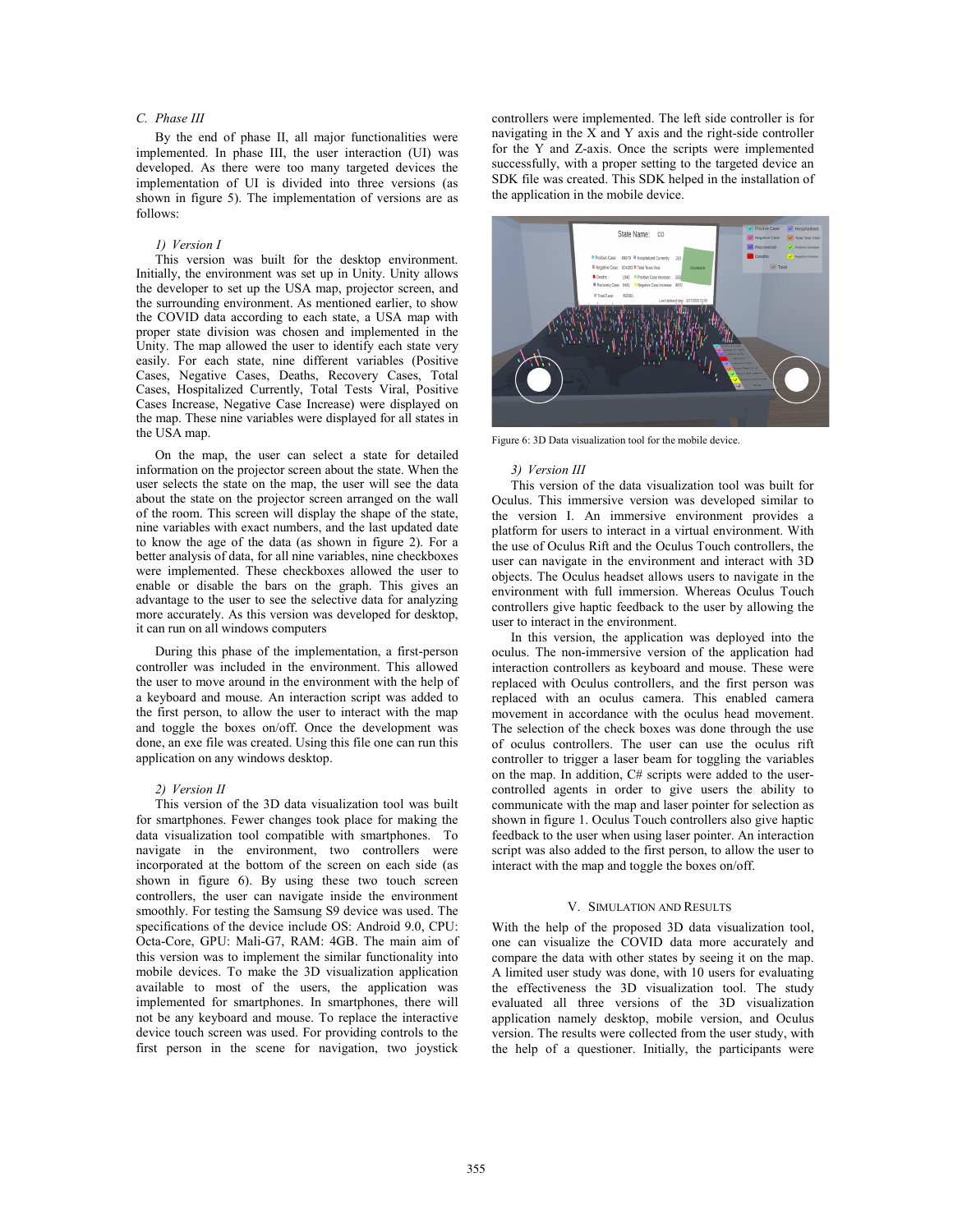shown how to use the 3D visualization application the desktop, phone and oculus. Then, each participant was allowed to use each device, personally. The evaluation process consisted of two steps. Initially, the participants tried to visualize the COVID data for different states through different devices. Then, they were given a satisfaction questionnaire about their overall experience. All of the questions, except for one, permitted a Likert response bipolar scaling with an interval from 1 to 5. The other question, which asked the participants' which device (desktop, mobile, and oculus) was the most suitable for the module, using a Likert scale with an interval of 1 to 10. After using the 3D data visualization tool on the phone and the oculus, the participants answered the questionnaire regarding their perceptions of this Version's usability and effectiveness. The user study was composed of 80% male participants and 20% female participants.



Figure 7: 3D Data visualization tool for the mobile device.

Figure 7 shows the bar graphs that represents data with rectangular bars with heights or lengths proportional to the values that they represent. For each state bar graphs are arranged on the map, so that it helps the user to distinguish between the data for each state. The map displays nine different variables related to COVID data as bar graphs with different colors. The user can toggle the boxes on/off to visualize the different COVID related statistics (variables).



Figure 8: Device suitability and effectiveness.

Figure 8 indicates that the majority of the users felt that the oculus was more suitable for visualization than the desktop or mobile phone version of the application. With the help of these above results, one can compare both desktop results and mobile results. More people had chosen the mobile phone, this may be because of familiarity with the device. The data visualization project got a positive response to the survey. Most of the participants were interested in it, most

of them are able to handle the devices successfully with taking the training. All the devices were able to automatically load the COVID data and were able to interact with data.

# VI. CONCLUSIONS AND FUTURE WORK

The proposed 3D data visualization tool was developed for immersive (Oculus rift), non-immersive (desktop), and mobile environment (phone, tablet). The tool extracts the raw COVID data in real-time data and shows it to the user in a specific manner, so that the user can visualize the data more accurately and efficiently. COVID-19 tracking API was used to get the real-time COVID-19 data. The use of the tool aides in discovering and visualizing new patterns in COVID-19 cases for analysis. The tool automatically loads the COVID data from current COVID-19 tracking API. Implementing Unity's UI system allows for 3D visualization, text and more engagement through touch controllers. The controllers of oculus were used to create a hand input that helps the user immerse the player and manipulate the data more effectively. This research has shown (1) virtual reality can be used as a data visualization platform, (2) a more immersive environment with oculus integration allows human-centric situational awareness and visualization that is needed for analyzing the big data, (3) The mobile version allowed user to navigate in the environment using two controllers that were incorporated at the bottom of the screen on each side. 4) big data visualization can be represented in two-fold, focusing on both visualization and interaction. Although we have useful analytics developed, we intend to add more features that allow further user engagement. Some potential future features we plan to implement in the user interface include multi-selection, annotation, and time series data visualization capability We plan to continue to find other ways to enable user interaction and improve usability.

# ACKNOWLEDGMENTS

This work is funded in part by the NSF award #1923986, NSF Award number 2032344, and NSF Award number: 2026412.

# **REFERENCES**

- [1] Stigall, J., Bodempudi, S.T., Sharma, S, Scribner, D., Grynovicki, J., Grazaitis, P., "Use of Microsoft HoloLens in indoor evacuation", International Journal of Computers and their Applications,IJCA, ISSN 1076-5204, Vol. 26, No. 1, March 2019.
- [2] Klein, G.; Moon, B; Hoffman, R.R, "Making sense of sensemaking 1: Alternative perspectives". IEEE Intelligent Systems. 21 (4): 70–73, 2006.
- [3] Endsley, M.R, "Toward a theory of situation awareness in dynamic systems", Human Factors: The Journal of the Human Factors and Ergonomics Society, vol. 37, no. 1, pp. 32–64, 1995
- [4] Timonen, J., "Improving situational awareness of cyber physical systems based on operator's goals", International Conference on Cyber Situational Awareness, Data Analytics and Assessment (CyberSA). doi:10.1109/cybersa.2015.7166121. 2015.
- [5] S. Sharma, S, Stigall, J., Bodempudi, S.T., "Situational awarenessbased Augmented Reality Instructional (ARI) module for building evacuation", Proceedings of the 27th IEEE Conference on Virtual Reality and 3D User Interfaces, Training XR Workshop, Atlanta, GA, USA, pp. 70-78, March 22-26, 2020.